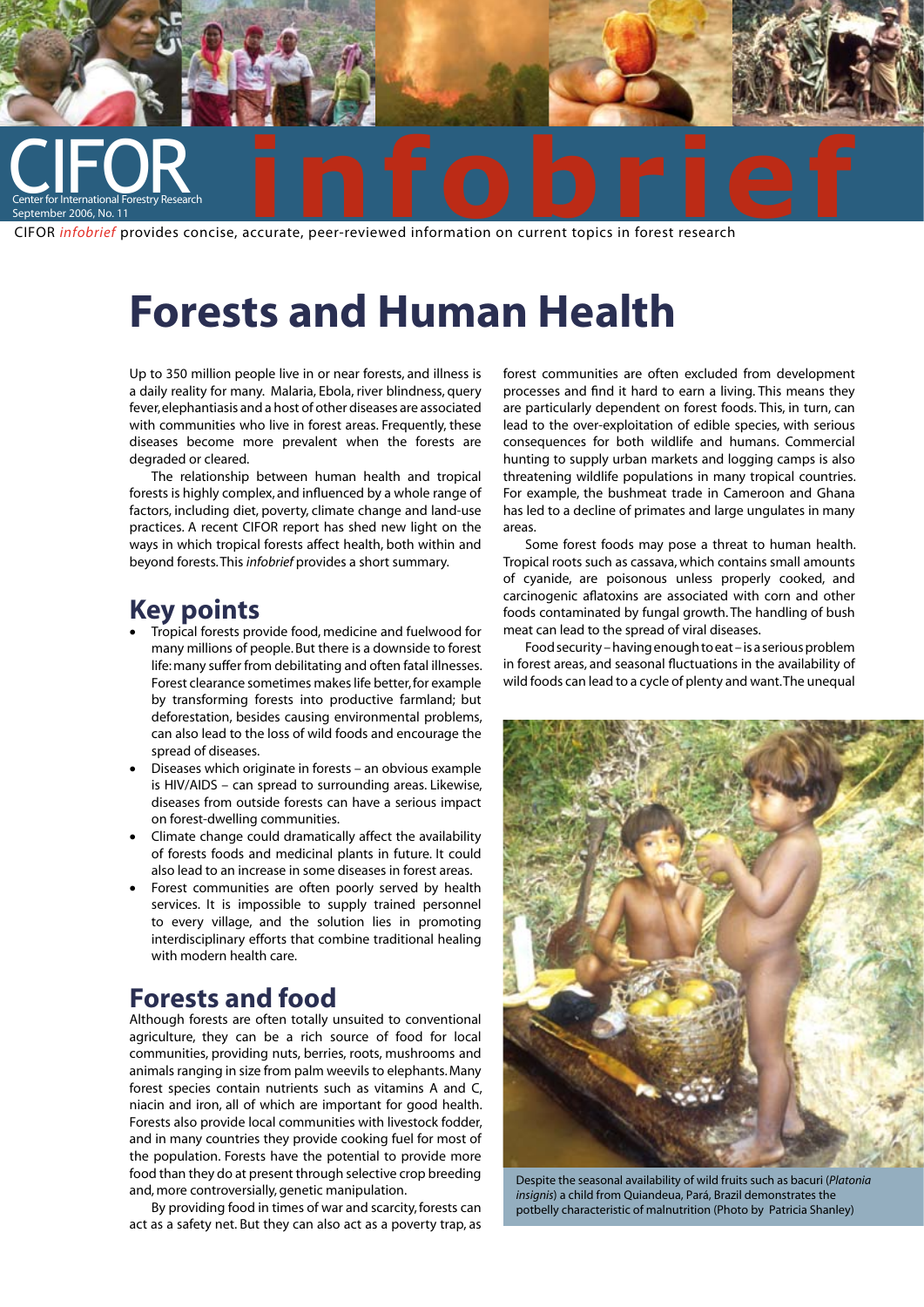distribution of food within households often means women and girls are particularly at risk of malnutrition, and therefore more susceptible to disease. Women and children are also much more likely to suffer from serious respiratory problems which result from cooking on wood fires.

#### **Forests and disease**

Tropical diseases affect half a billion people each year, killing around 20 million. Many of these diseases affect forest communities and their prevalence is frequently influenced by deforestation, mining, dam building and other activities.

Malaria, which is spread by mosquitoes, is a major killer in tropical countries. At any one time some 500 million people suffer from malaria, with 70 per cent of cases occurring in Africa. The relationship between the disease and forests is complex. In Nepal and Panama, forest clearance has enabled human populations to occupy areas previously made uninhabitable by malaria. However, the exploitation of forests can also lead to an increase in malaria when logging activities create standing water where mosquitoes can breed.

HIV/AIDS is a forest disease in the sense that the virus jumped from chimpanzees to humans in central Africa. As it is primarily transmitted through sexual contact, it recognises no geographical boundaries. It has claimed over 25 million lives, most in Africa, and devastated the economies of many sub-Saharan countries. Poverty, immigration, prostitution, the use of rape as a weapon of war and many other factors have led to the spread of HIV/AIDS. In forest areas, logging and mining roads have brought the disease to remote villages.

Certain diseases have been closely linked to ecological degradation and forest loss (See Table 1). In Africa, these include Ebola, yellow fever and river blindness. In South America, the clearance of forests to make way for cattle ranching has led to dramatic increases in the populations of vampire bats, a natural host for rabies, and Chagas disease has been linked to immigration and forest clearance. Dam building and irrigation schemes in forest areas have led to increases in malaria, guinea worm, dengue fever and plague.



Young malaria patient in a small town North East of Addis-Ababa, Ethiopia (Photo by WHO/P. Virot)



3 healthy young boys, living in the forests of Bengkulu, Indonesia (Photo by Carol J. P. Colfer)

Many forested regions are rich in minerals, and mining activities have affected the health of local communities in various ways. Gold mining, for example, is frequently associated with mercury poisoning, which lowers resistance to disease and can cause insanity. Mercury is used in the processing of gold, and is found in dangerously high levels in water courses and fish in Amazonia, the Philippines and elsewhere.

The exploitation of minerals, timber and other natural resources is invariably associated with significant movements of people in and out of forest areas. Settlers from outside can introduce forest dwellers to diseases to which they have little or no immunity. At the same time, the settlers may be exposed to forest diseases for the first time. This can increase the health risks for both populations. Evidence suggests that when forests are cleared for farming and ranching, the health of forest people generally suffers, in the short term at least.

#### **Forests and medicine**

A survey of the 150 most commonly prescribed drugs in the United States found that 57 per cent contained at least one active compound derived from nature. Many of these will have come from tropical forests, which have yielded contraceptives, muscle relaxants, anti-bacterial compounds, aphrodisiacs and drugs used to treat heart failure, malaria, cancer and other diseases.

Local people in tropical forests have considerable knowledge of medicinal plants, and in many areas traditional practitioners are the main providers of health care. Evidence of the efficacy of some traditional remedies is growing, and medicinal plants from tropical regions are now being used around the world.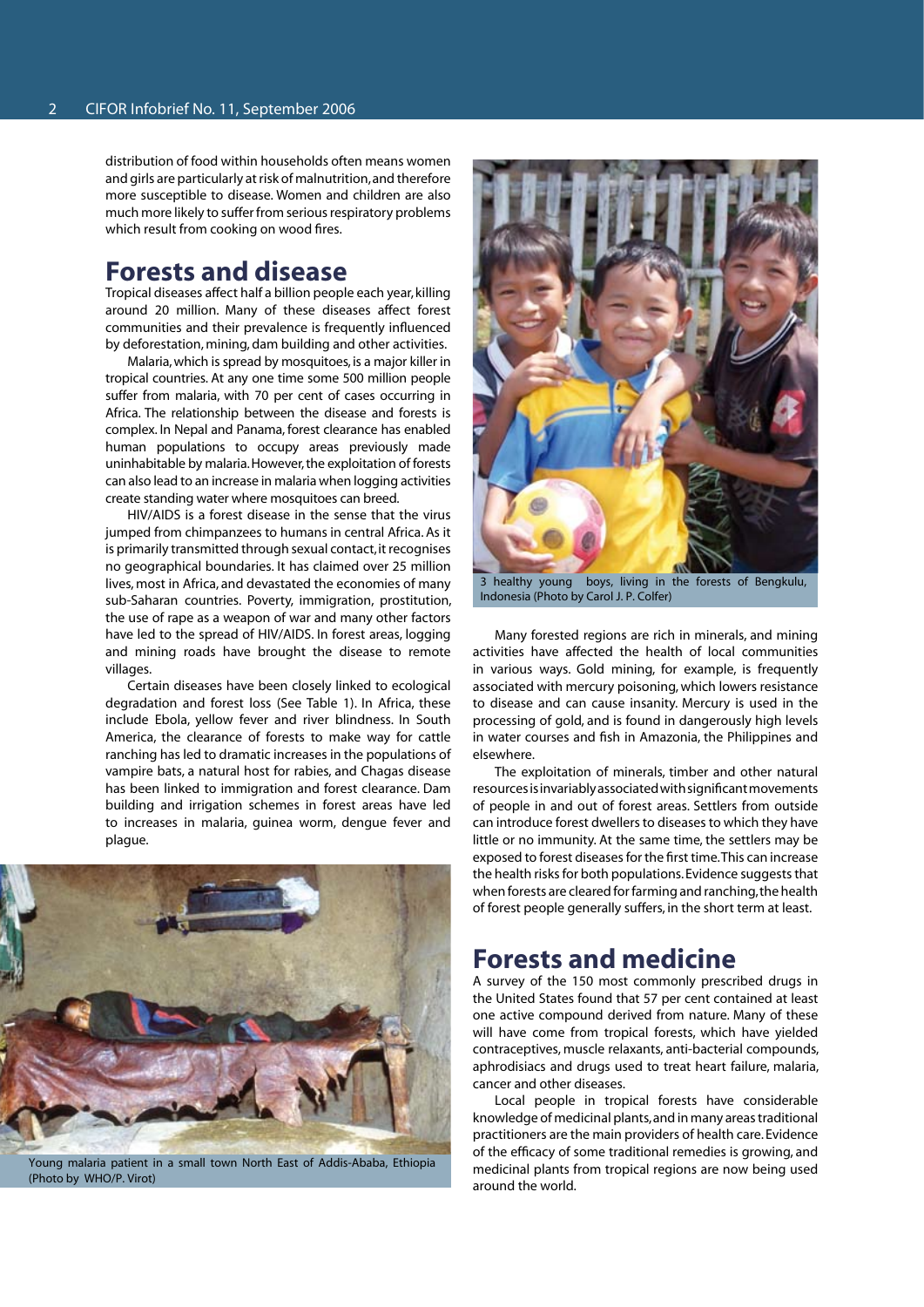As a result of the growing demand for medicinal plants, it is thought that around half of the 20,000 species involved are threatened by extinction. For example, populations of *Prunus africana*, whose bark is used in the treatment of prostate trouble, have declined dramatically in Cameroon. A similar story can be told for many other species.

Considerable controversy surrounds the harvesting of medicinal plants to supply the pharmaceutical industry. Forest communities, it is said, are inadequately compensated both for their knowledge and for the use of plants harvested within their territory. Drug companies are generally reluctant to share information about their activities, and attempts to work with forest communities when prospecting for new medicines have yielded mixed results.



Indian medicines for sale, Myanmar (Photo by Brian Belcher)

### **Forests and culture**

Cultures vary enormously from place to place; yet they are mutable, and people change. However, all human beings – regardless of whether they live in remote forest areas or busy metropolises – are enmeshed in, and dependent on, their own cultures for their mental and social well-being. As a general rule, rapid and uncontrolled cultural change tends to harm people's health, and may harm the environment.

This is precisely what is happening to many forest communities. Numerous studies have shown that rapid development – caused, for example, by the opening up of forests for mining, timber extraction and agricultural settlement – can lead to an increase in feelings of depression and hopelessness, as well as the loss of important local knowledge and resources.

Effective communication with forest peoples requires an understanding of, and respect for, their world views. Native knowledge about foods and medicines could undoubtedly benefit Western health professionals. Just as significantly, a wider recognition of the value of native knowledge could contribute to the self-confidence of forest peoples, with positive implications for their mental health.

# **How can the health of forest people be improved?**

*Health professionals* could learn more about the health needs of forest dwellers and expand health care delivery in forest areas. They could advise on hygiene and diet, and encourage people to reduce their consumption of fish from rivers contaminated with mercury and other pollutants. They could also provide information about how to avoid HIV/AIDS and about the potential dangers of wildlife–human contact.

Native health systems based on the practices of traditional healers could be used to improve community health if they and health professionals combined traditional and modern health care systems.

In some forest cultures, females experience many disadvantages. Health professions need to explain the links between the status of women and the health of families, and take particular care of women during vulnerable periods like pregnancy and nursing. Family planning programmes could improve family health and reduce pressure on food resources.

*Forest and natural resource managers* need to ensure that forest products which contribute to human health and welfare are wisely used. Among other things, they should draw up management plans to conserve medicinal plants. Resource managers could also benefit from studying the ways in which native peoples have sustainably managed their forests.

Resource managers should work with health professionals and local people to ensure that families who depend on forest products, including the very poor and

| נוסור וי ויוסוטו מואכסאכא מווע נווכוו וווווגא נט וטופאנא                      |                                                                             |
|-------------------------------------------------------------------------------|-----------------------------------------------------------------------------|
| <b>Diseases associated with</b><br>deforestation or ecological<br>degradation | Diseases associated with<br>dams, irrigation or agricultural<br>development |
| Chagas disease                                                                | Dengue fever                                                                |
| Dengue fever                                                                  | Dracunculiasis (Guinea worm)                                                |
| Ebola virus                                                                   | Leishmaniasis                                                               |
| Kyasanur forest disease                                                       | Lymphatic filariasis (elephantiasis)                                        |
| Lassa virus                                                                   | <b>Malaria</b>                                                              |
| Leishmaniasis                                                                 | Plague                                                                      |
| Loa loa                                                                       | Schistosomiasis                                                             |
| Malaria                                                                       |                                                                             |
| Marburg virus                                                                 |                                                                             |
| Onchocerciasis (river blindness)                                              |                                                                             |
| Oropouche fever                                                               |                                                                             |
| Plague                                                                        |                                                                             |
| Rabies                                                                        |                                                                             |
| Schistosomiasis                                                               |                                                                             |
| <b>Yellow fever</b>                                                           |                                                                             |
|                                                                               |                                                                             |

**Table 1. Major diseases and their links to forests**

Source: See Colfer *et al*. 2006. *Forests and Human Health: Assessing the Evidence,*  Table 4. CIFOR, Bogor, Indonesia.